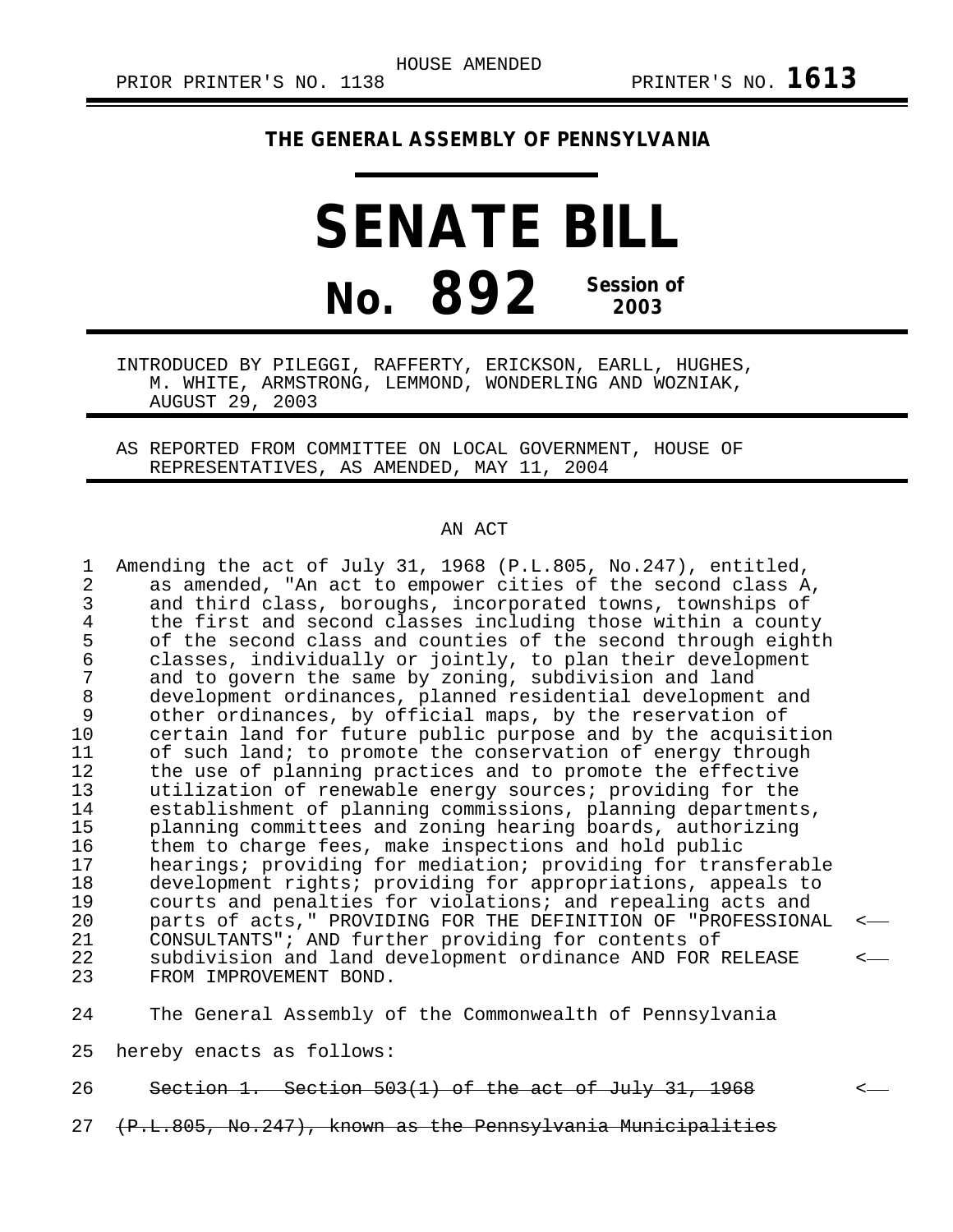| 1  | Planning Code, reenacted and amended December 21, 1988             |
|----|--------------------------------------------------------------------|
| 2  | $(P.L.1329, No.170)$ and amended June 22, 2000 (P.L.495, No.68),   |
| 3  | <del>is amended to read:</del>                                     |
| 4  | Section 503. Contents of Subdivision and Land Development          |
| 5  | Ordinance. The subdivision and land development ordinance may      |
| 6  | include, but need not be limited to:                               |
| 7  | (1) Provisions for the submittal and processing of                 |
| 8  | plats, including the charging of review fees, and                  |
| 9  | specifications for such plats, including certification as to       |
| 10 | the accuracy of plats and provisions for preliminary and           |
| 11 | final approval and for processing of final approval by stages      |
| 12 | or sections of development. Such plats and surveys shall be        |
| 13 | prepared in accordance with the act of May 23, 1945 (P.L.913,      |
| 14 | No.367), known as the "Engineer, Land Surveyor and Geologist       |
| 15 | Registration Law," except that this requirement shall not          |
| 16 | preclude the preparation of a plat in accordance with the act      |
| 17 | of January 24, 1966 (1965 P.L.1527, No.535), known as the          |
| 18 | "Landscape Architects' Registration Law," when it is               |
| 19 | appropriate to prepare the plat using professional services        |
| 20 | as set forth in the definition of the "practice of landscape       |
| 21 | architecture" under section 2 of that act. Review fees may         |
| 22 | include reasonable and necessary charges by the                    |
| 23 | municipality's professional consultants or engineer for            |
| 24 | review and report thereon to the municipality and fees paid        |
| 25 | to an attorney engaged by the municipality for services            |
| 26 | <u>related to a review of plats or development plans submitted</u> |
| 27 | to the municipality. Such review fees shall be based upon a        |
| 28 | schedule established by ordinance or resolution. Such review       |
| 29 | fees shall be reasonable and in accordance with the ordinary       |
| 30 | and customary charges by the municipal engineer or consultant      |
|    | 20030S0892B1613<br>$-2-$                                           |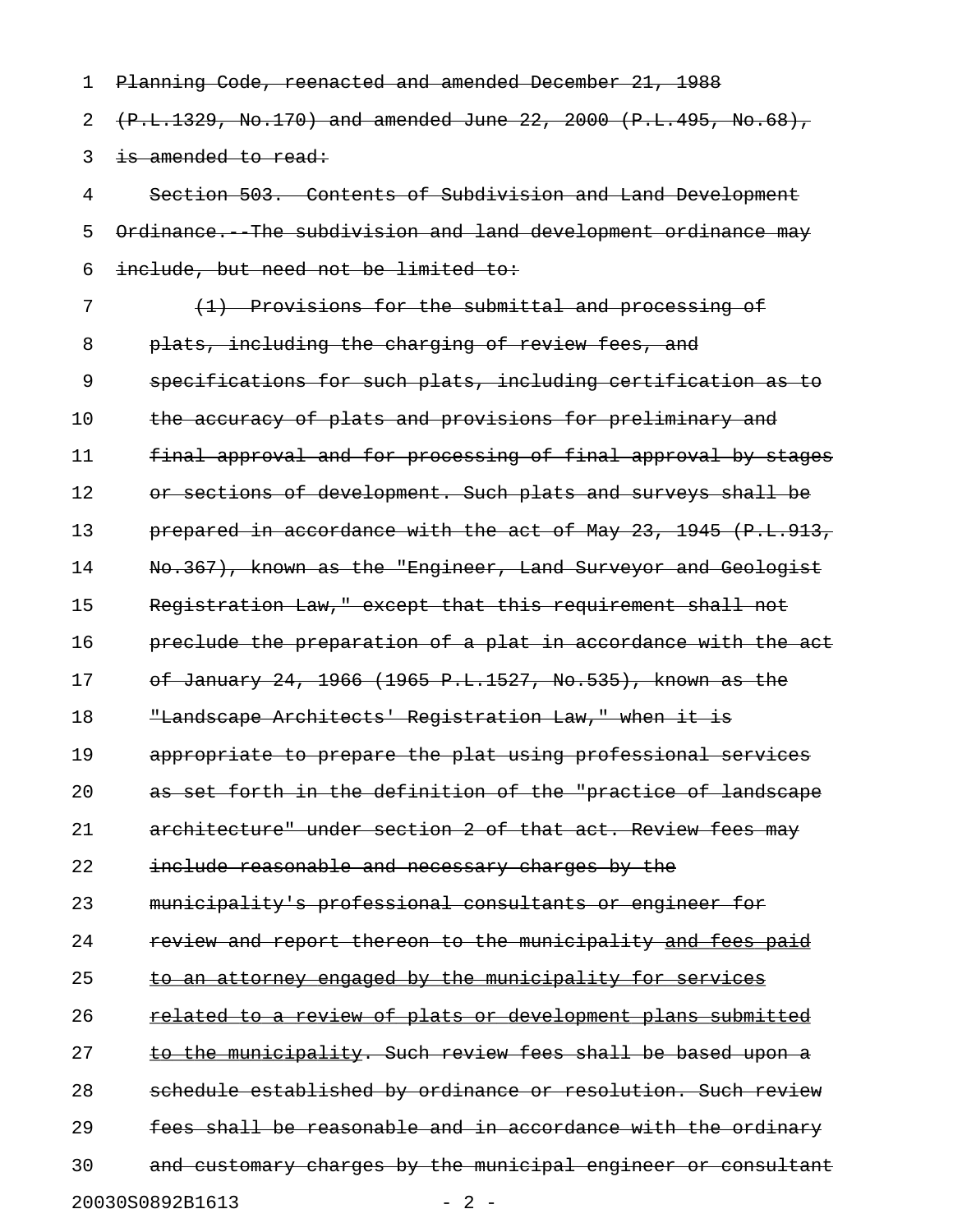1 or attorney for similar service in the community, but in no 2 event shall the fees exceed the rate or cost charged by the 3 engineer or consultant or attorney to the municipalities when 4 fees are not reimbursed or otherwise imposed on applicants.  $\frac{1}{1}$   $\frac{1}{1}$  In the event the applicant disputes the amount 6 of any such review fees, the applicant shall, within 14 7 days of the applicant's receipt of the bill, notify the 8 municipality that such fees are disputed, in which case 9 the municipality shall not delay or disapprove a 10 subdivision or land development application due to the 11 applicant's request over disputed fees. 12 (ii) In the event that the municipality and the 13 applicant cannot agree on the amount of review fees which 14 **are reasonable and necessary, then the applicant and the** 15 municipality shall follow the procedure for dispute 16 **resolution set forth in section 510(g), provided that the** 17 **professionals resolving such dispute shall be of the same** 18 **profession or discipline as the [consultants]** 19 **professionals whose fees are being disputed.**  $20 \times x + x$ 21 Section 2. This act shall take effect in 60 days. 22 SECTION 1. SECTION 107(A) OF THE ACT OF JULY 31, 1968 < 23 (P.L.805, NO.247), KNOWN AS THE PENNSYLVANIA MUNICIPALITIES 24 PLANNING CODE, REENACTED AND AMENDED DECEMBER 21, 1988 25 (P.L.1329, NO.170), IS AMENDED BY ADDING A DEFINITION TO READ: 26 SECTION 107. DEFINITIONS.--(A) THE FOLLOWING WORDS AND 27 PHRASES WHEN USED IN THIS ACT SHALL HAVE THE MEANINGS GIVEN TO 28 THEM IN THIS SUBSECTION UNLESS THE CONTEXT CLEARLY INDICATES 29 OTHERWISE: 30 \* \* \*

20030S0892B1613 - 3 -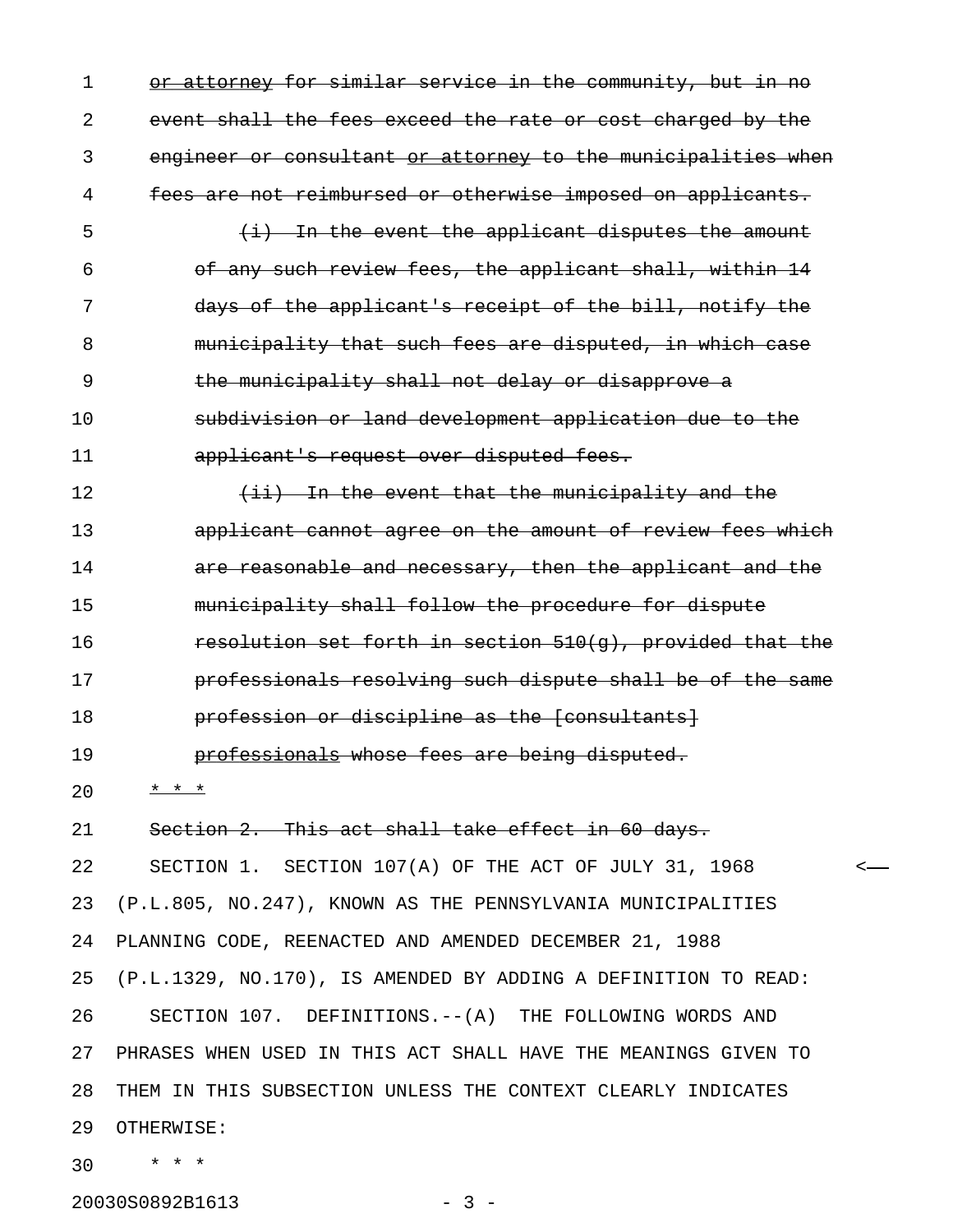1 "PROFESSIONAL CONSULTANTS," PERSONS WHO PROVIDE EXPERT OR \_\_\_\_\_\_\_\_\_\_\_\_\_\_\_\_\_\_\_\_\_\_\_\_\_\_\_\_\_\_\_\_\_\_\_\_\_\_\_\_\_\_\_\_\_\_\_\_\_\_\_\_\_\_\_\_\_\_ 2 PROFESSIONAL ADVICE, INCLUDING, BUT NOT LIMITED TO, ATTORNEYS, 3 ENGINEERS, GEOLOGISTS, LAND SURVEYORS, LANDSCAPE ARCHITECTS OR 4 **PLANNERS.** 

5 \* \* \*

6 SECTION 2. SECTION 503(1) OF THE ACT, AMENDED JUNE 22, 2000 7 (P.L.495, NO.68), IS AMENDED TO READ:

8 SECTION 503. CONTENTS OF SUBDIVISION AND LAND DEVELOPMENT 9 ORDINANCE.--THE SUBDIVISION AND LAND DEVELOPMENT ORDINANCE MAY 10 INCLUDE, BUT NEED NOT BE LIMITED TO:

11 (1) PROVISIONS FOR THE SUBMITTAL AND PROCESSING OF 12 PLATS, INCLUDING THE CHARGING OF REVIEW FEES, AND 13 SPECIFICATIONS FOR SUCH PLATS, INCLUDING CERTIFICATION AS TO 14 THE ACCURACY OF PLATS AND PROVISIONS FOR PRELIMINARY AND 15 FINAL APPROVAL AND FOR PROCESSING OF FINAL APPROVAL BY STAGES 16 OR SECTIONS OF DEVELOPMENT. SUCH PLATS AND SURVEYS SHALL BE 17 PREPARED IN ACCORDANCE WITH THE ACT OF MAY 23, 1945 (P.L.913, 18 NO.367), KNOWN AS THE "ENGINEER, LAND SURVEYOR AND GEOLOGIST 19 REGISTRATION LAW," EXCEPT THAT THIS REQUIREMENT SHALL NOT 20 PRECLUDE THE PREPARATION OF A PLAT IN ACCORDANCE WITH THE ACT 21 OF JANUARY 24, 1966 (1965 P.L.1527, NO.535), KNOWN AS THE 22 "LANDSCAPE ARCHITECTS' REGISTRATION LAW," WHEN IT IS 23 APPROPRIATE TO PREPARE THE PLAT USING PROFESSIONAL SERVICES 24 AS SET FORTH IN THE DEFINITION OF THE "PRACTICE OF LANDSCAPE 25 ARCHITECTURE" UNDER SECTION 2 OF THAT ACT. REVIEW FEES MAY 26 INCLUDE REASONABLE AND NECESSARY CHARGES BY THE 27 MUNICIPALITY'S PROFESSIONAL CONSULTANTS [OR ENGINEER] FOR 28 REVIEW AND REPORT THEREON TO THE MUNICIPALITY. SUCH REVIEW 29 FEES SHALL BE BASED UPON A SCHEDULE ESTABLISHED BY ORDINANCE 30 OR RESOLUTION. SUCH REVIEW FEES SHALL BE REASONABLE AND IN 20030S0892B1613 - 4 -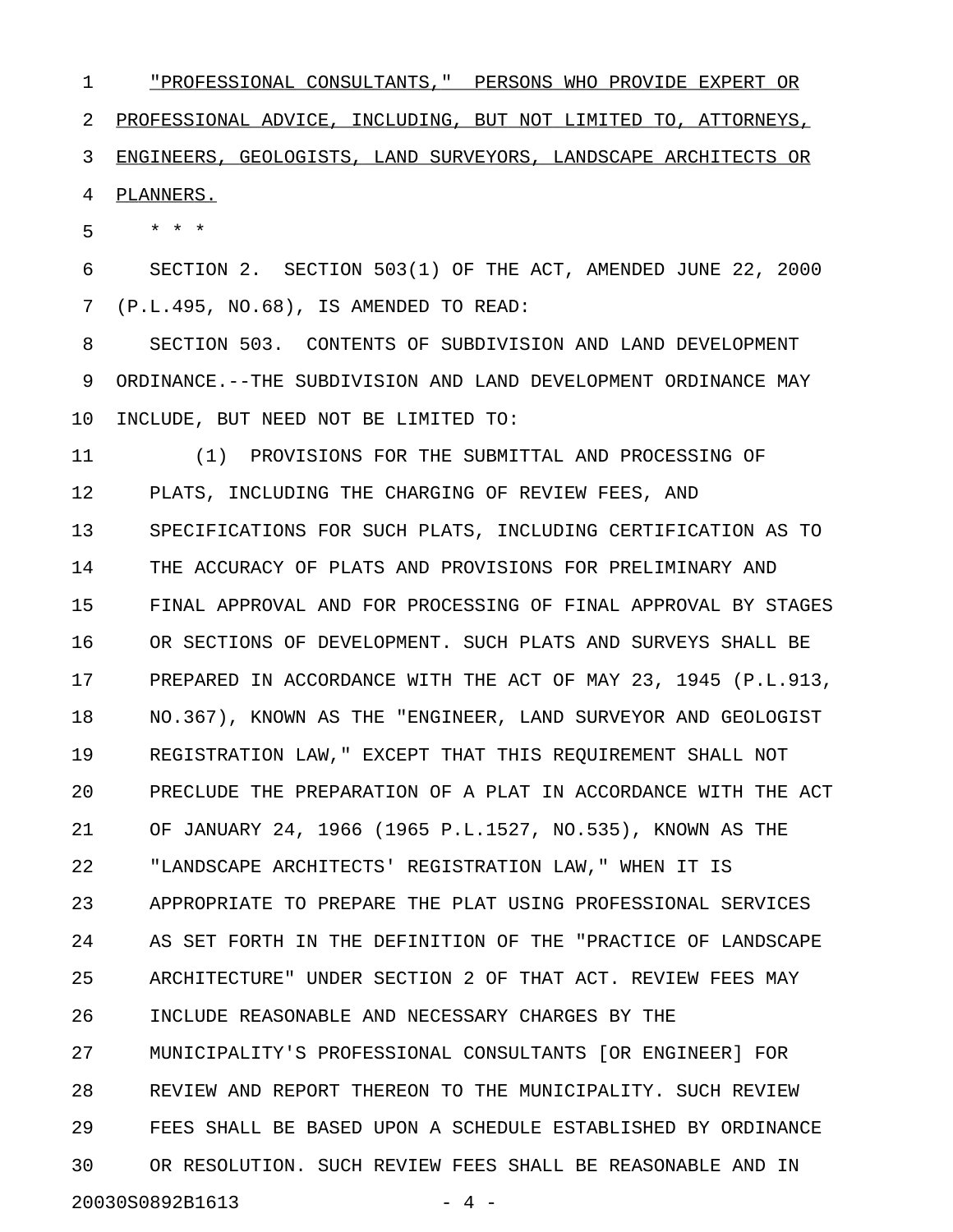1 ACCORDANCE WITH THE ORDINARY AND CUSTOMARY CHARGES [BY THE 2 MUNICIPAL ENGINEER OR CONSULTANT] FOR SIMILAR SERVICE IN THE 3 COMMUNITY, BUT IN NO EVENT SHALL THE FEES EXCEED THE RATE OR 4 COST CHARGED BY THE [ENGINEER OR CONSULTANT TO THE 5 MUNICIPALITIES WHEN FEES] PROFESSIONAL CONSULTANT FOR 6 COMPARABLE SERVICES TO THE MUNICIPALITY FOR SERVICES WHICH 7 ARE NOT REIMBURSED OR OTHERWISE IMPOSED ON APPLICANTS. FEES 8 CHARGED TO THE MUNICIPALITY RELATING TO ANY APPEAL OF A 9 DECISION ON AN APPLICATION SHALL NOT BE CONSIDERED REVIEW 10 FEES AND MAY NOT BE CHARGED TO AN APPLICANT.

11 (I) THE GOVERNING BODY SHALL SUBMIT TO THE APPLICANT \_\_\_\_\_\_\_\_\_\_\_\_\_\_\_\_\_\_\_\_\_\_\_\_\_\_\_\_\_\_\_\_\_\_\_\_\_\_\_\_\_\_\_\_\_\_\_\_ 12 AN ITEMIZED BILL SHOWING WORK PERFORMED, IDENTIFYING THE 13 PERSON PERFORMING THE SERVICES AND THE TIME AND DATE 14 SPENT FOR EACH TASK. NOTHING IN THIS SUBPARAGRAPH SHALL 15 PROHIBIT INTERIM ITEMIZED BILLING OR MUNICIPAL ESCROW OR 16 OTHER SECURITY REQUIREMENTS. IN THE EVENT THE APPLICANT 17 DISPUTES THE AMOUNT OF ANY SUCH REVIEW FEES, THE 18 APPLICANT SHALL, [WITHIN 14 DAYS OF THE APPLICANT'S 19 RECEIPT OF THE BILL] NO LATER THAN 45 DAYS AFTER THE DATE 20 OF TRANSMITTAL OF THE BILL TO THE APPLICANT, NOTIFY THE 21 MUNICIPALITY AND THE MUNICIPALITY'S PROFESSIONAL 22 CONSULTANT THAT SUCH FEES ARE DISPUTED AND SHALL EXPLAIN 23 THE BASIS OF THEIR OBJECTIONS TO THE FEES CHARGED, IN 24 WHICH CASE THE MUNICIPALITY SHALL NOT DELAY OR DISAPPROVE 25 A SUBDIVISION OR LAND DEVELOPMENT APPLICATION DUE TO THE 26 APPLICANT'S [REQUEST OVER DISPUTED] DISPUTE OVER FEES. 27 FAILURE OF THE APPLICANT TO DISPUTE A BILL WITHIN 45 DAYS 28 SHALL BE A WAIVER OF THE APPLICANT'S RIGHT TO ARBITRATION 29 OF THAT BILL UNDER SECTION 510(G).

30 (II) IN THE EVENT THAT THE [MUNICIPALITY]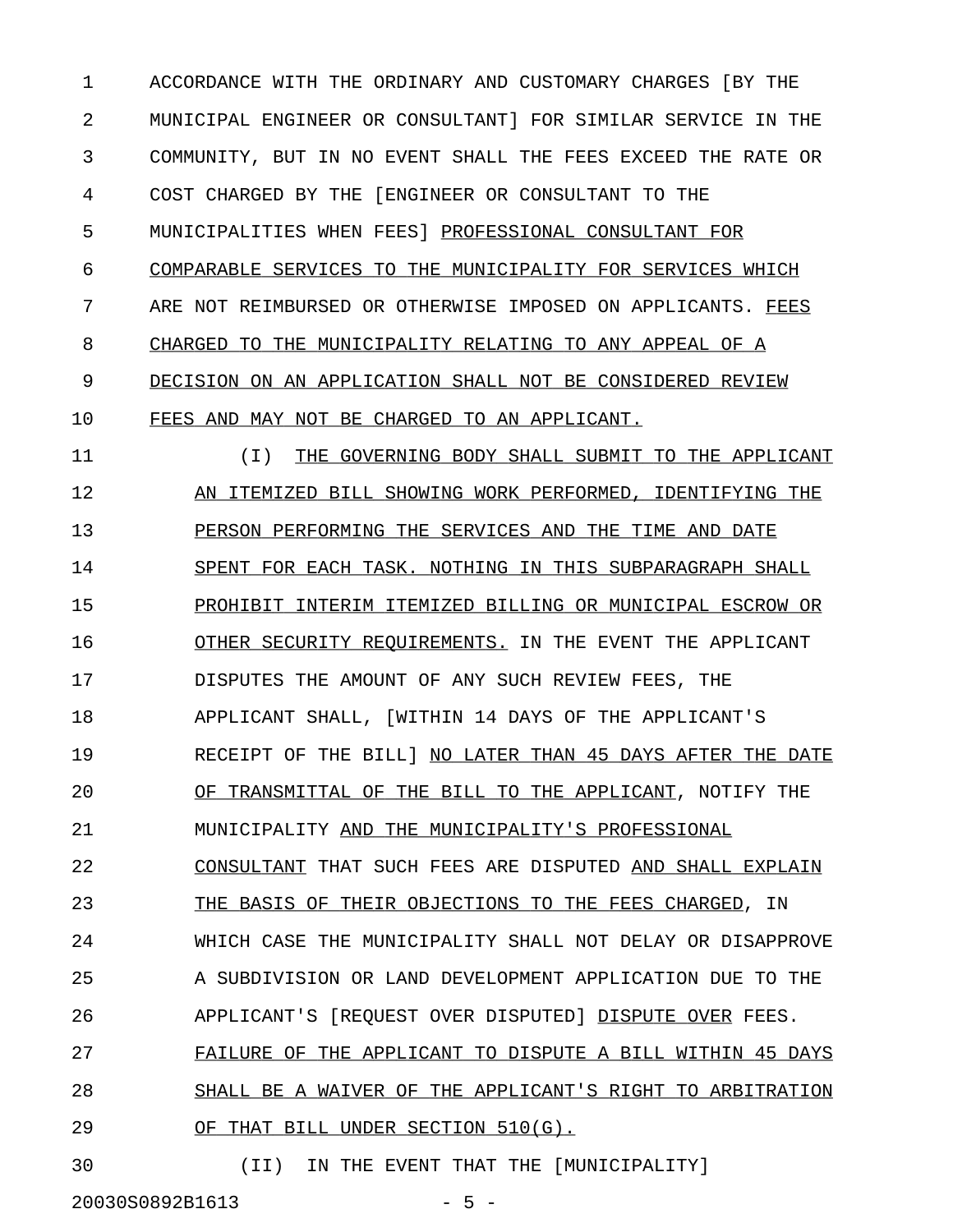1 MUNICIPALITY'S PROFESSIONAL CONSULTANT AND THE APPLICANT 2 CANNOT AGREE ON THE AMOUNT OF REVIEW FEES WHICH ARE 3 REASONABLE AND NECESSARY, THEN THE APPLICANT AND THE 4 MUNICIPALITY SHALL FOLLOW THE PROCEDURE FOR DISPUTE 5 RESOLUTION SET FORTH IN SECTION 510(G), PROVIDED THAT THE 6 [PROFESSIONALS] ARBITRATOR RESOLVING SUCH DISPUTE SHALL 7 BE OF THE SAME PROFESSION OR DISCIPLINE AS THE 8 [CONSULTANTS] PROFESSIONAL CONSULTANT WHOSE FEES ARE 9 BEING DISPUTED.

10  $(III)$  SUBSEQUENT TO A DECISION ON AN APPLICATION, 11 THE GOVERNING BODY SHALL SUBMIT TO THE APPLICANT AN 12 **ITEMIZED BILL FOR REVIEW FEES, SPECIFICALLY DESIGNATED AS** 13 A FINAL BILL. THE FINAL BILL SHALL INCLUDE ALL REVIEW 14 FEES INCURRED AT LEAST THROUGH THE DATE OF THE DECISION 15 ON THE APPLICATION. IF FOR ANY REASON ADDITIONAL REVIEW 16 IS REQUIRED SUBSEQUENT TO THE DECISION, INCLUDING 17 INSPECTIONS AND OTHER WORK TO SATISFY THE CONDITIONS OF 18 THE APPROVAL, THE REVIEW FEES SHALL BE CHARGED TO THE 19 APPLICANT AS A SUPPLEMENT TO THE FINAL BILL. 20 \* \* \* 21 SECTION 3. SECTION 510(G) OF THE ACT IS AMENDED TO READ: 22 SECTION 510. RELEASE FROM IMPROVEMENT BOND.--\* \* \* 23 (G) THE MUNICIPALITY MAY PRESCRIBE THAT THE APPLICANT SHALL 24 REIMBURSE THE MUNICIPALITY FOR THE REASONABLE AND NECESSARY 25 EXPENSE INCURRED [FOR] IN CONNECTION WITH THE INSPECTION OF 26 IMPROVEMENTS. THE APPLICANT SHALL NOT BE REQUIRED TO REIMBURSE 27 THE GOVERNING BODY FOR ANY INSPECTION WHICH IS DUPLICATIVE OF 28 INSPECTIONS CONDUCTED BY OTHER GOVERNMENTAL AGENCIES OR PUBLIC 29 UTILITIES. THE BURDEN OF PROVING THAT ANY INSPECTION IS 30 DUPLICATIVE SHALL BE UPON THE OBJECTING APPLICANT. SUCH 20030S0892B1613 - 6 -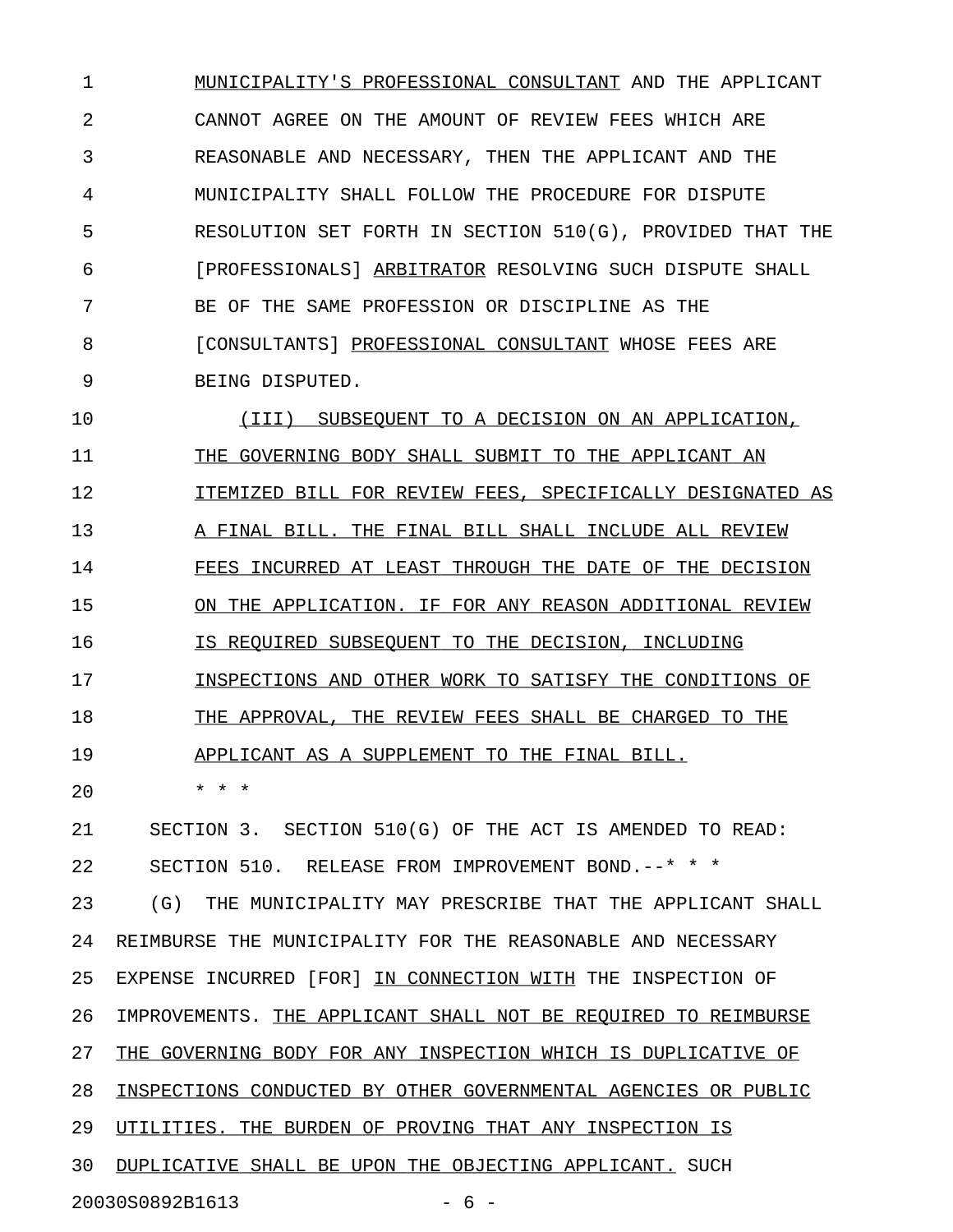1 REIMBURSEMENT SHALL BE BASED UPON A SCHEDULE ESTABLISHED BY 2 ORDINANCE OR RESOLUTION. SUCH EXPENSE SHALL BE REASONABLE AND IN 3 ACCORDANCE WITH THE ORDINARY AND CUSTOMARY FEES CHARGED BY THE 4 [MUNICIPAL ENGINEER OR CONSULTANT] MUNICIPALITY'S PROFESSIONAL 5 CONSULTANT FOR WORK PERFORMED FOR SIMILAR SERVICES IN THE 6 COMMUNITY, BUT IN NO EVENT SHALL THE FEES EXCEED THE RATE OR 7 COST CHARGED BY THE [ENGINEER OR] PROFESSIONAL CONSULTANT TO THE 8 [MUNICIPALITIES] MUNICIPALITY FOR COMPARABLE SERVICES WHEN FEES 9 ARE NOT REIMBURSED OR OTHERWISE IMPOSED ON APPLICANTS.

10 (1) THE GOVERNING BODY SHALL SUBMIT TO THE APPLICANT AN \_\_\_\_\_\_\_\_\_\_\_\_\_\_\_\_\_\_\_\_\_\_\_\_\_\_\_\_\_\_\_\_\_\_\_\_\_\_\_\_\_\_\_\_\_\_\_\_\_\_\_ 11 ITEMIZED BILL SHOWING THE WORK PERFORMED IN CONNECTION WITH 12 THE INSPECTION OF IMPROVEMENTS PERFORMED, IDENTIFYING THE 13 PERSON PERFORMING THE SERVICES AND THE TIME AND DATE SPENT 14 FOR EACH TASK. IN THE EVENT THE APPLICANT DISPUTES THE AMOUNT 15 OF ANY SUCH EXPENSE IN CONNECTION WITH THE INSPECTION OF 16 IMPROVEMENTS, THE APPLICANT SHALL, [WITHIN TEN WORKING DAYS 17 OF THE DATE OF BILLING] NO LATER THAN 30 DAYS AFTER THE DATE 18 OF TRANSMITTAL OF A BILL FOR INSPECTION SERVICES, NOTIFY THE 19 MUNICIPALITY AND THE MUNICIPALITY'S PROFESSIONAL CONSULTANT 20 THAT SUCH INSPECTION EXPENSES ARE DISPUTED AS UNREASONABLE OR 21 UNNECESSARY AND SHALL EXPLAIN THE BASIS OF THEIR OBJECTIONS 22 TO THE FEES CHARGED, IN WHICH CASE THE MUNICIPALITY SHALL NOT 23 DELAY OR DISAPPROVE A REQUEST FOR RELEASE OF FINANCIAL 24 SECURITY, A SUBDIVISION OR LAND DEVELOPMENT APPLICATION OR 25 ANY APPROVAL OR PERMIT RELATED TO DEVELOPMENT DUE TO THE 26 APPLICANT'S [REQUEST OVER DISPUTED ENGINEER EXPENSES.] 27 DISPUTE OF INSPECTION EXPENSES. FAILURE OF THE APPLICANT TO 28 DISPUTE A BILL WITHIN 30 DAYS SHALL BE A WAIVER OF THE 29 APPLICANT'S RIGHT TO ARBITRATION OF THAT BILL UNDER THIS 30 SECTION.

20030S0892B1613 - 7 -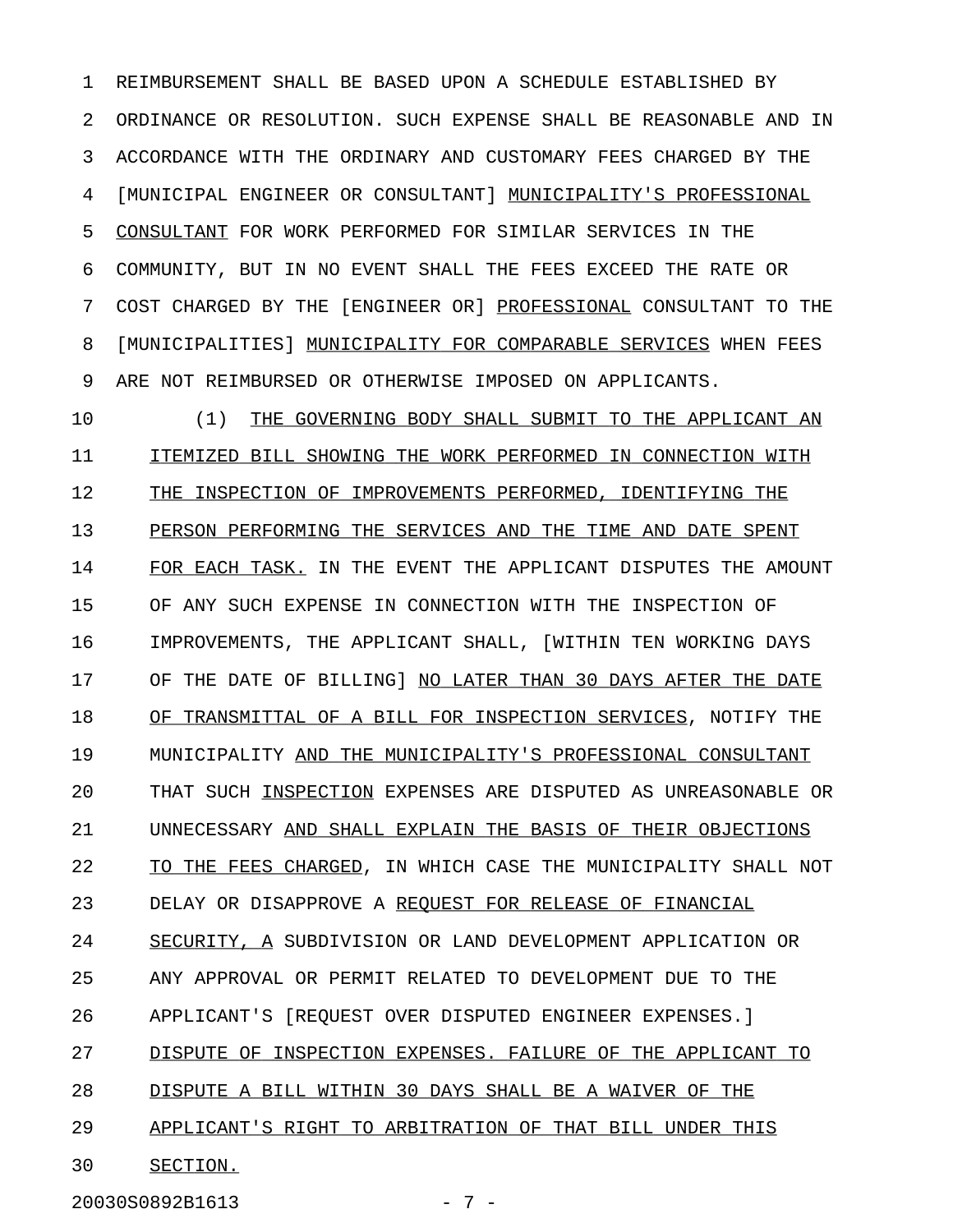1 (1.1) SUBSEQUENT TO THE FINAL RELEASE OF FINANCIAL \_\_\_\_\_\_\_\_\_\_\_\_\_\_\_\_\_\_\_\_\_\_\_\_\_\_\_\_\_\_\_\_\_\_\_\_\_\_\_\_\_\_\_\_\_\_\_\_\_\_\_ 2 SECURITY FOR COMPLETION OF IMPROVEMENTS FOR A SUBDIVISION OR 3 LAND DEVELOPMENT, OR ANY PHASE THEREOF, THE PROFESSIONAL 4 CONSULTANT SHALL SUBMIT TO THE GOVERNING BODY A BILL FOR 5 INSPECTION SERVICES, SPECIFICALLY DESIGNATED AS A FINAL BILL. 6 THE FINAL BILL SHALL INCLUDE INSPECTION FEES INCURRED THROUGH 7 THE RELEASE OF FINANCIAL SECURITY.

8 (2) IF[, WITHIN 20 DAYS FROM THE DATE OF BILLING, THE 9 MUNICIPALITY | THE PROFESSIONAL CONSULTANT AND THE APPLICANT 10 CANNOT AGREE ON THE AMOUNT OF EXPENSES WHICH ARE REASONABLE 11 AND NECESSARY, THEN THE APPLICANT [AND MUNICIPALITY] SHALL 12 HAVE THE RIGHT, WITHIN 45 DAYS OF THE TRANSMITTAL OF THE 13 FINAL BILL OR SUPPLEMENT TO THE FINAL BILL TO THE APPLICANT, 14 TO REQUEST THE APPOINTMENT OF ANOTHER PROFESSIONAL CONSULTANT 15 TO SERVE AS AN ARBITRATOR. THE APPLICANT AND PROFESSIONAL 16 CONSULTANT WHOSE FEES ARE BEING CHALLENGED SHALL [JOINTLY], 17 BY MUTUAL AGREEMENT, APPOINT ANOTHER PROFESSIONAL [ENGINEER 18 LICENSED AS SUCH IN THE COMMONWEALTH OF PENNSYLVANIA] 19 CONSULTANT TO REVIEW [THE SAID EXPENSES] ANY BILLS THE 20 APPLICANT HAS DISPUTED AND WHICH REMAIN UNRESOLVED AND MAKE A 21 DETERMINATION AS TO THE AMOUNT THEREOF WHICH IS REASONABLE 22 AND NECESSARY. THE ARBITRATOR SHALL BE OF THE SAME PROFESSION 23 AS THE PROFESSIONAL CONSULTANT WHOSE FEES ARE BEING 24 CHALLENGED.

25 (3) THE [PROFESSIONAL ENGINEER] ARBITRATOR SO APPOINTED 26 SHALL HEAR SUCH EVIDENCE AND REVIEW SUCH DOCUMENTATION AS THE 27 [PROFESSIONAL ENGINEER] ARBITRATOR IN HIS OR HER SOLE OPINION 28 DEEMS NECESSARY AND SHALL RENDER A DECISION [WITHIN] NO LATER 29 THAN 50 DAYS [OF THE BILLING DATE. THE APPLICANT] AFTER THE 30 DATE OF APPOINTMENT. BASED ON THE DECISION OF THE ARBITRATOR, 20030S0892B1613 - 8 -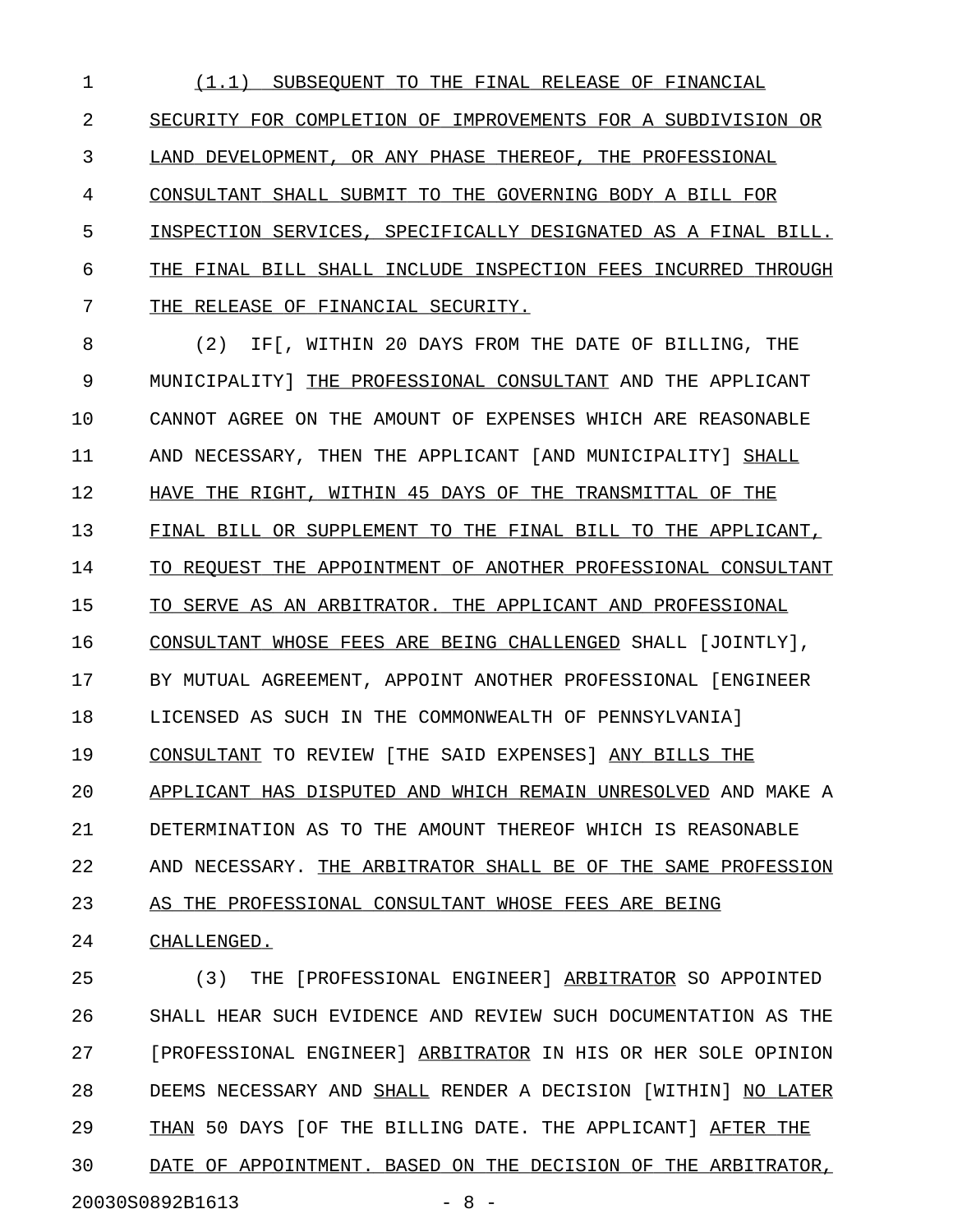1 THE APPLICANT OR THE PROFESSIONAL CONSULTANT WHOSE FEES WERE 2 CHALLENGED SHALL BE REQUIRED TO PAY [THE ENTIRE AMOUNT 3 DETERMINED IN THE DECISION IMMEDIATELY. ] ANY AMOUNTS 4 NECESSARY TO IMPLEMENT THE DECISION WITHIN 60 DAYS. IN THE 5 EVENT THE MUNICIPALITY HAS PAID THE PROFESSIONAL CONSULTANT 6 AN AMOUNT IN EXCESS OF THE AMOUNT DETERMINED TO BE REASONABLE 7 AND NECESSARY, THE PROFESSIONAL CONSULTANT SHALL WITHIN 60 8 DAYS REIMBURSE THE EXCESS PAYMENT.

9 (4) IN THE EVENT THAT THE [MUNICIPALITY] MUNICIPALITY'S \_\_\_\_\_\_\_\_\_\_\_\_\_\_ 10 PROFESSIONAL CONSULTANT AND APPLICANT CANNOT AGREE UPON THE 11 [PROFESSIONAL ENGINEER] ARBITRATOR TO BE APPOINTED WITHIN 20 12 DAYS OF THE [BILLING DATE] REQUEST FOR APPOINTMENT OF AN 13 ARBITRATOR, THEN, UPON APPLICATION OF EITHER PARTY, THE 14 PRESIDENT JUDGE OF THE COURT OF COMMON PLEAS OF THE JUDICIAL 15 DISTRICT IN WHICH THE MUNICIPALITY IS LOCATED (OR IF AT THE 16 TIME THERE BE NO PRESIDENT JUDGE, THEN THE SENIOR ACTIVE 17 JUDGE THEN SITTING) SHALL APPOINT SUCH [ENGINEER] ARBITRATOR, 18 WHO, IN THAT CASE, SHALL BE NEITHER THE [MUNICIPAL ENGINEER] 19 MUNICIPALITY'S PROFESSIONAL CONSULTANT NOR ANY PROFESSIONAL 20 [ENGINEER] CONSULTANT WHO HAS BEEN RETAINED BY, OR PERFORMED 21 SERVICES FOR, THE MUNICIPALITY OR THE APPLICANT WITHIN THE 22 PRECEDING FIVE YEARS.

23 (5) [THE FEE OF THE APPOINTED PROFESSIONAL ENGINEER FOR 24 DETERMINING THE REASONABLE AND NECESSARY EXPENSES SHALL BE 25 PAID BY THE APPLICANT IF THE AMOUNT OF PAYMENT REQUIRED IN 26 THE DECISION IS EQUAL TO OR GREATER THAN THE ORIGINAL BILL. 27 IF THE AMOUNT OF PAYMENT REQUIRED IN THE DECISION IS LESS 28 THAN THE ORIGINAL BILL BY \$1,000 OR MORE, THE MUNICIPALITY 29 SHALL PAY THE FEE OF THE PROFESSIONAL ENGINEER, BUT OTHERWISE 30 THE MUNICIPALITY AND THE APPLICANT SHALL EACH PAY ONE-HALF OF 20030S0892B1613 - 9 -